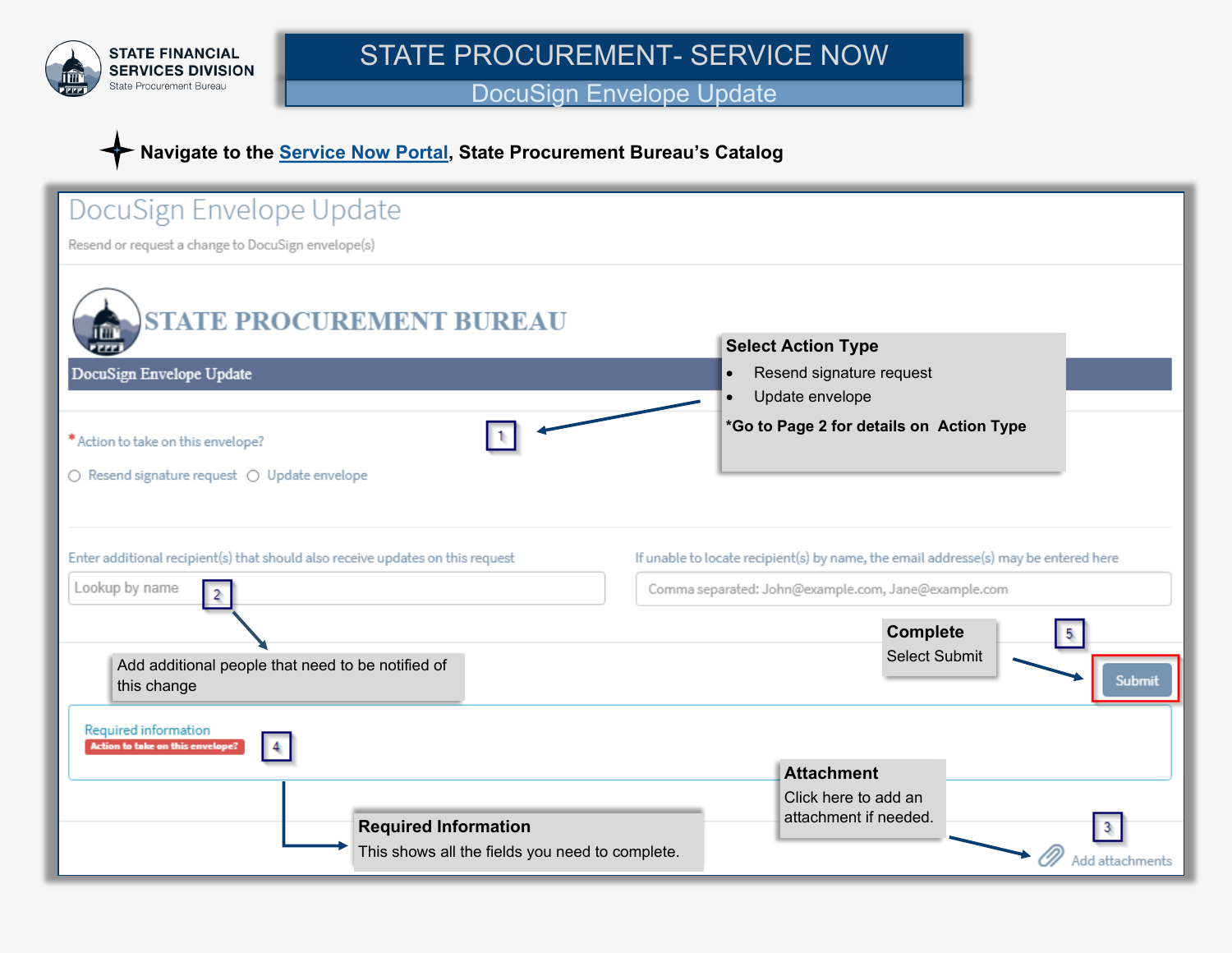

## **Resend signature request**

**\*NOTE**: If you have more than 4 contracts to resend, attach a document with the required information.

|                                                                                                                                                                               | * Action to take on this envelope?<br>● Resend signature request ○ Update envelope | 1.                                                                                                        | * Do you need to resend more than four requests?<br>○ No ○ Yes                                                                                                                                                                                      |
|-------------------------------------------------------------------------------------------------------------------------------------------------------------------------------|------------------------------------------------------------------------------------|-----------------------------------------------------------------------------------------------------------|-----------------------------------------------------------------------------------------------------------------------------------------------------------------------------------------------------------------------------------------------------|
|                                                                                                                                                                               | Any additional information?                                                        | $\vert$ 3                                                                                                 | * Do you need to resend more than four requests?<br>○ No ● Yes<br>Use the paperclip icon in the lower right to attach a file containing the contract names and                                                                                      |
| <b>Resend signature request:</b><br>1. Select Resend signature request                                                                                                        |                                                                                    | cipient(s) that should also receive updates on this request                                               | numbers<br>If unable to locate recipient(s) by name, the email addresse(s) may be entered here<br>Comma separated: John@example.com, Jane@example.com                                                                                               |
| 2. Select No: one -four signatures<br>Select Yes: four or more signatures<br>- Proceed below depending on your answer.<br>3. Add any additional information pertaining to the |                                                                                    |                                                                                                           | Submit                                                                                                                                                                                                                                              |
| request.                                                                                                                                                                      |                                                                                    |                                                                                                           | <b>One-four signatures</b><br>Enter in contract information, if necessary<br>$\bullet$                                                                                                                                                              |
| * Action to take on this envelope?<br>● Resend signature request ○ Update envelope<br><b>Contract Name</b>                                                                    |                                                                                    | * Do you need to resend more than four requests?<br>$\mathsf{No} \circ \mathsf{Yes}$<br>* Contract Number | enter in additional information.<br>Four or more signatures                                                                                                                                                                                         |
| Check this box if you need to resend another signature request                                                                                                                |                                                                                    |                                                                                                           | Use the paperclip icon in the lower right<br>$\bullet$<br>hand corner to attach a file containing the<br>contract names and number (Word and Ex-<br>cel documents will upload).<br>Once you have attached the document, hit<br>$\bullet$<br>Submit. |
|                                                                                                                                                                               | contract to resend.                                                                | * Use the check box if you have more than one                                                             |                                                                                                                                                                                                                                                     |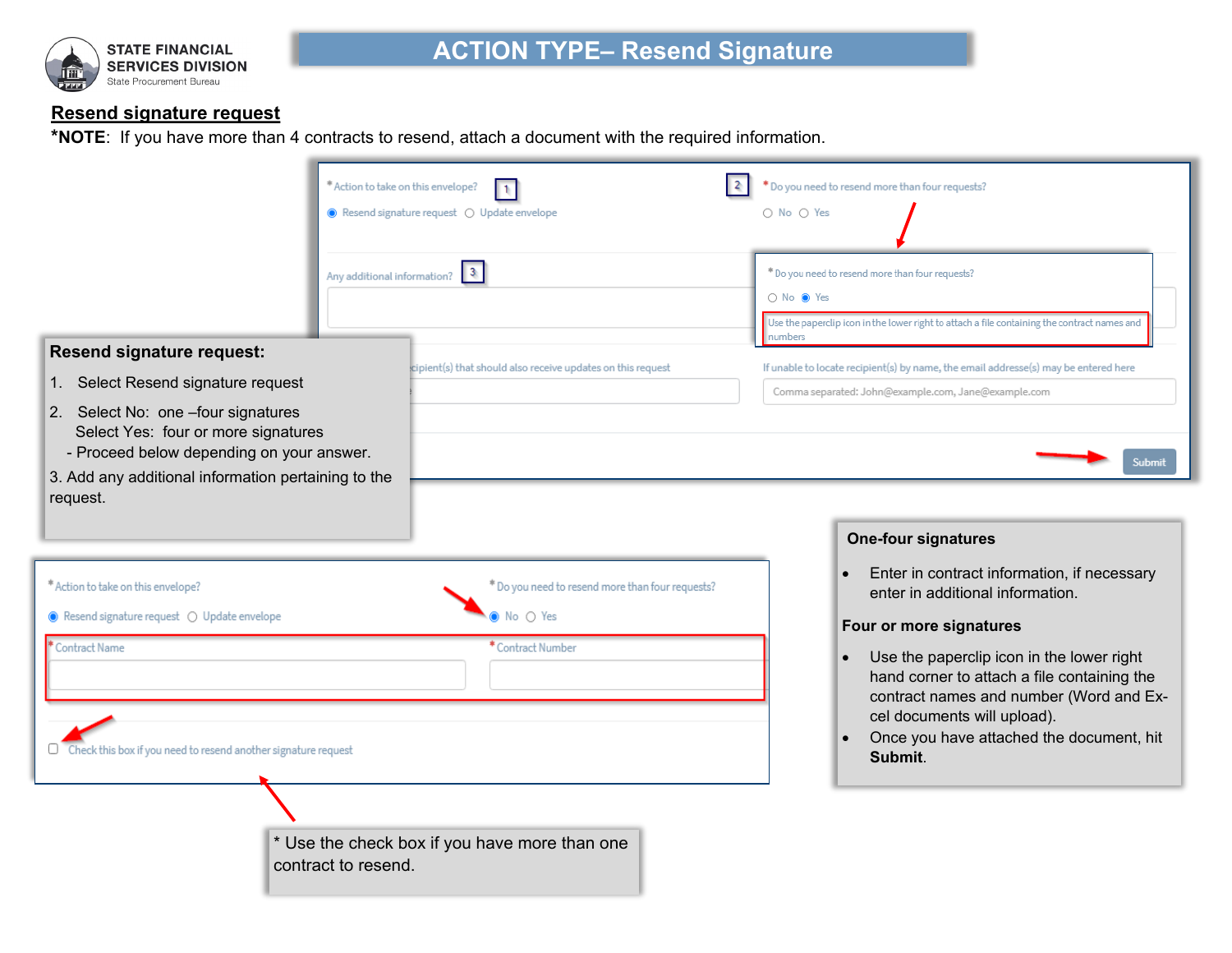# **Update envelope– Add new envelope recipient**

| * Action to take on this envelope?                    |                                                                                       |
|-------------------------------------------------------|---------------------------------------------------------------------------------------|
| ○ Resend signature request ● Update envelope          |                                                                                       |
| *Contract Name                                        | * Contract Number                                                                     |
|                                                       |                                                                                       |
| How would you like to update this envelope?           |                                                                                       |
| Add new envelope recipient                            |                                                                                       |
| $\overline{\mathbf{3}}$<br>* New Recipient First Name | A * Assign an action to this recipient                                                |
|                                                       | Receive a CC after envelope is complete<br>O                                          |
| * New Recipient Last Name                             | Required to sign<br>◉<br>Required to view document<br>∩                               |
|                                                       |                                                                                       |
|                                                       | * Where in the signing order will the signer need to sign?<br>$\overline{\mathbf{5}}$ |
| * New Recipient Email Address                         | Example - 3rd in order, before Joe after Jane.                                        |
|                                                       |                                                                                       |
| $\Box$ Update current signer                          |                                                                                       |
| Update document                                       |                                                                                       |
|                                                       |                                                                                       |
| Any additional information? 6                         |                                                                                       |
|                                                       |                                                                                       |

# **Update envelope—Update current signer**

| * Action to take on this envelope?                             |                            |
|----------------------------------------------------------------|----------------------------|
| $\bigcirc$ Resend signature request $\bigcirc$ Update envelope |                            |
| * Contract Name                                                | *Contract Number           |
|                                                                |                            |
| How would you like to update this envelope?<br>$\mathbf{2}$    |                            |
| Add new envelope recipient<br>U                                |                            |
| Update current signer                                          |                            |
| $\mathbf{3}$<br>* Current Signer First Name                    | * New Signer First Name    |
|                                                                |                            |
| * Current Signer Last Name                                     | * New Signer Last Name     |
|                                                                |                            |
| * Current Signer Email Address                                 | * New Signer Email Address |
|                                                                |                            |
|                                                                |                            |
| Update document                                                |                            |
|                                                                |                            |
| Any additional information?                                    |                            |
|                                                                |                            |

### **UPDATE ENVELOPE**

#### **Add new recipient**

- 1. Select Update envelope– enter in contract information
- 2. Select Add new envelope recipient.
- 3. Enter in First, Last name, and email address.
- 4. Assign what action is needed: Required to sign, Receive a CC after envelope is complete, or Required to view document.
- 5. Assign signing order
- 6. Add any additional info

#### **Update current signer**

- 1. Select Update envelope– enter in contract information
- 2. Select update current signer
- 3. Enter in current signer, then enter in the new signer.
- 4. Add any additional info